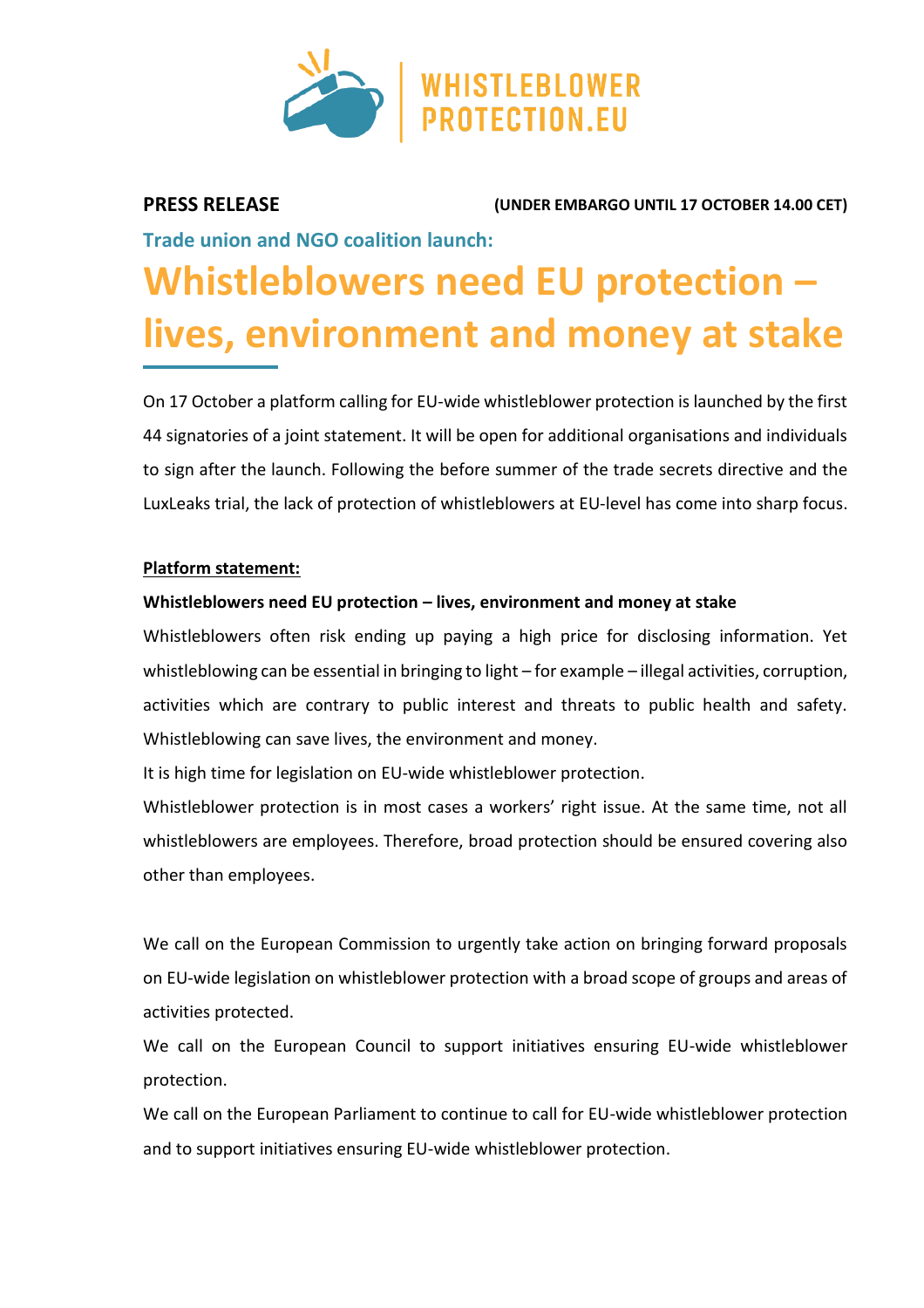#### **Signatories at launch:**

Eurocadres – Council of European Professional and Managerial Staff ETUC – European Trade Union Confederation Transparency International EU EFFAT – European Federation of Food Agriculture and Tourism Trade Unions ETF – European Transport Workers' Federation European Federation of Journalists European Federation of Public Service Unions, EPSU IndustriAll European Trade Union UNI Europa Public Services International (PSI) AGENQUADRI CGIL Akava – Confederation of Unions for Professional and Managerial Staff in Finland Antoine Deltour Support Committee AQuMT Associated Whistleblowing Press (AWP) CFDT Cadres CGSLB CORRECTIV - Investigations in the public interest Courage Foundation CQFC-Cisl Dansk Magisterforening, Danish Association of Masters and PhDs European Centre for Press and Media Freedom FABI – Federazione Autonoma Bancari Italiani FILCAMS CGIL Nazionale First-Cisl FNV German Confederation of Trade Unions (DGB) GMB Institut Veblen LBC-NVK Public Concern at Work Public Eye Saco SonTusDatos (Artículo 12, A.C.) Stichting Publeaks TCO TEK Transparency International France Transparency International Ireland Unio UNION INTERNACIONAL DE TRABAJADORES DE ORGANISMOS DE CONTROL PUBLICO Union Internacional de Trabajadores de Organismos de Control Público Unionen Whistleblower-Network Germany YS